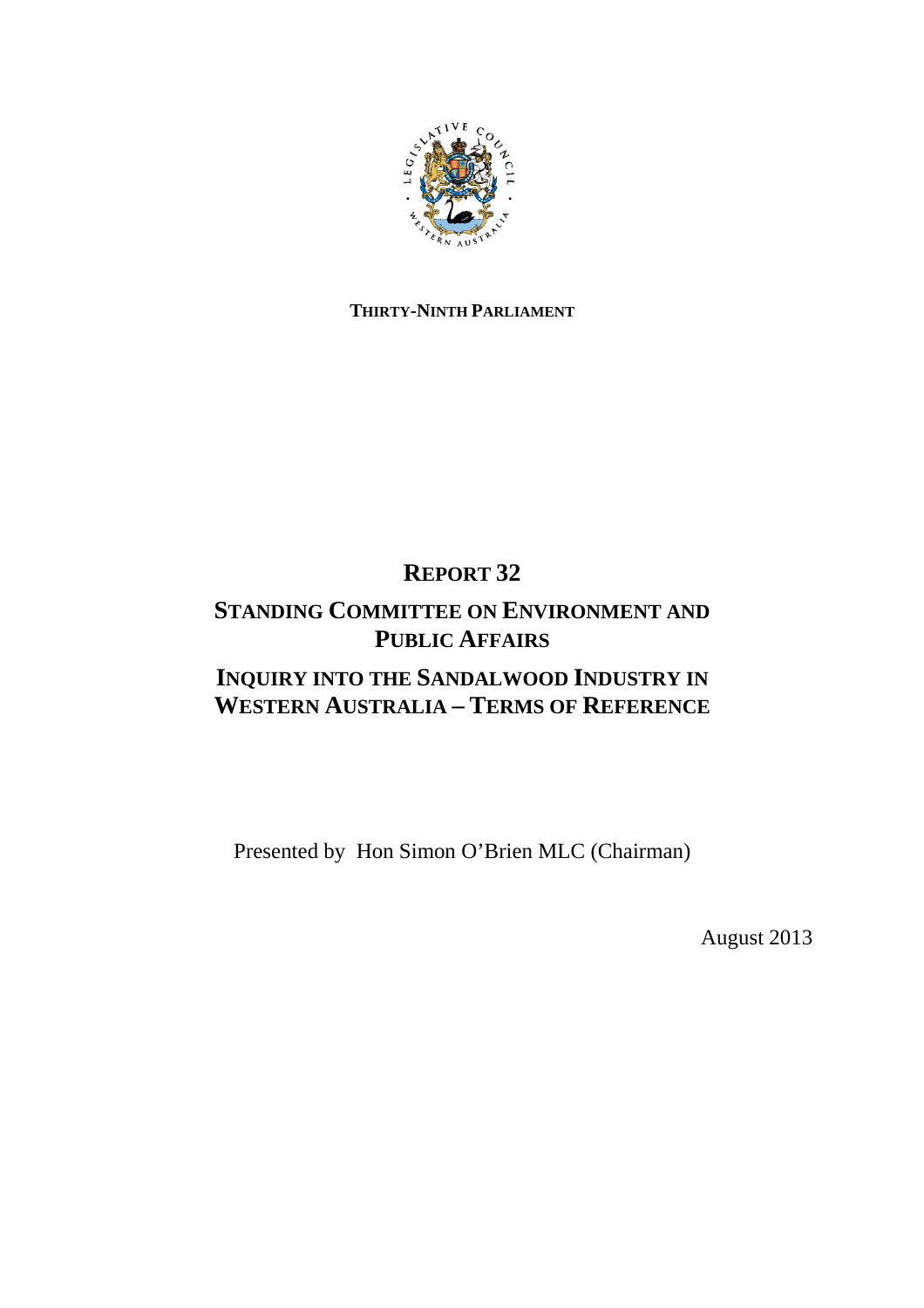# **STANDING COMMITTEE ON ENVIRONMENT AND PUBLIC AFFAIRS**

## **Date first appointed:**

17 August 2005

### **Terms of Reference:**

The following is an extract from Schedule 1 of the Legislative Council Standing Orders:

## "**1. Environment and Public Affairs Committee**

- 1.1 An *Environment and Public Affairs Committee* is established.
- 1.2 The Committee consists of 5 members.
- 1.3 The functions of the Committee are to inquire into and report on
	- (a) any public or private policy, practice, scheme, arrangement, or project whose implementation, or intended implementation, within the limits of the State is affecting, or may affect, the environment;
	- (b) any bill referred by the House; and
	- (c) petitions.
- 1.4 The Committee, where relevant and appropriate, is to assess the merit of matters or issues arising from an inquiry in accordance with the principles of ecologically sustainable development and the minimisation of harm to the environment.
- 1.5 The Committee may refer a petition to another committee where the subject matter of the petition is within the competence of that committee.
- 1.6 In this order **"environment"** has the meaning assigned to it under section 3(1), (2) of the *Environmental Protection Act 1986*."

### **Members as at the time of this inquiry:**

Hon Samantha Rowe MLC

Hon Simon O'Brien MLC (Chairman) Hon Stephen Dawson MLC (Deputy Chair)<br>
Hon Brian Ellis MLC Hon Paul Brown MLC Hon Paul Brown MLC

### **Staff as at the time of this inquiry:**

Margaret Liveris (Committee Clerk)

Amanda Gillingham (Research Officer) Irina Lobeto-Ortega (Advisory Officer (Legal))

#### **Address:**

Parliament House, Perth WA 6000, Telephone (08) 9222 7222 lcco@parliament.wa.gov.au Website: http://www.parliament.wa.gov.au

#### **ISBN 978-1-922047-47-2**